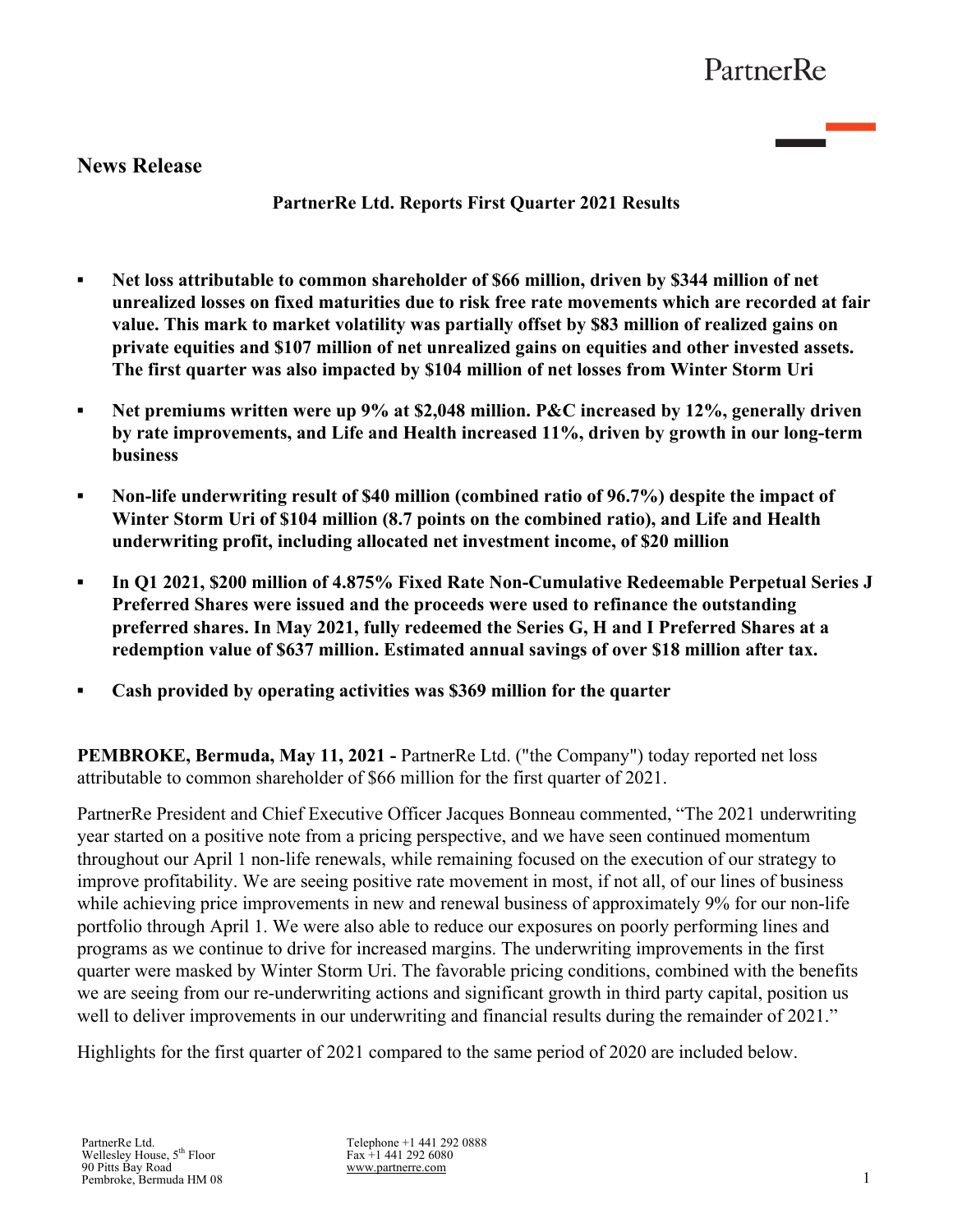# **News Release**

## **Non-Life:**

- Non-life net premiums written were up 8% for the first quarter of 2021 compared to the same period of 2020. The increase in the first quarter of 2021 was driven by a 12% increase in the P&C segment and was supported by improved pricing conditions during the quarter.
- The Non-life underwriting profit was \$40 million (combined ratio of 96.7%) for the first quarter of 2021 compared to a loss of \$46 million (combined ratio of 103.8%) for the same period of 2020. There was no change to the Company's Non-life net loss estimate of \$371 million established for the COVID-19 pandemic in 2020.
- The P&C segment reported a combined ratio of 97.7% for the first quarter of 2021 compared to 94.3% for the first quarter of 2020. Despite improvements in the technical ratio from business mix changes, the loss ratio increased relative to the first quarter of 2020 due to \$97 million (12.6 points) of catastrophic losses for Winter Storm Uri, net of retrocession and reinstatement premiums. There was no net impact from prior years' reserve development during the first quarter of 2021.
- The Specialty segment reported a combined ratio of 94.8% for the first quarter of 2021 compared to 121.1% for the first quarter of 2020. The improvement was driven by lower adverse prior years' reserve development, which decreased 13.7 points compared to the first quarter of 2020. The technical ratio also decreased from a 9.8 point reduction in the acquisition cost ratio, as well as a decrease in catastrophic losses, with the first quarter of 2021 including \$7 million (1.6 points) of losses related to Winter Storm Uri compared to \$18 million (4.2 points) of COVID-19 related losses during the first quarter of 2020.

## **Life and Health:**

- Net premiums written were up 11% for the first quarter of 2021, compared to the same period of 2020.
- The underwriting result, including allocated net investment income, was a profit of \$20 million in the first quarter of 2021, compared to a profit of \$18 million in the first quarter of 2020. The increase for the quarter was driven primarily by favorable movements in the guaranteed minimum death benefits (GMDB) line of business resulting from equity market increases and improvements in the longevity business, partially offset by higher claims in the long-term protection business and \$12 million of COVID-19 related losses incurred in the first quarter of 2021.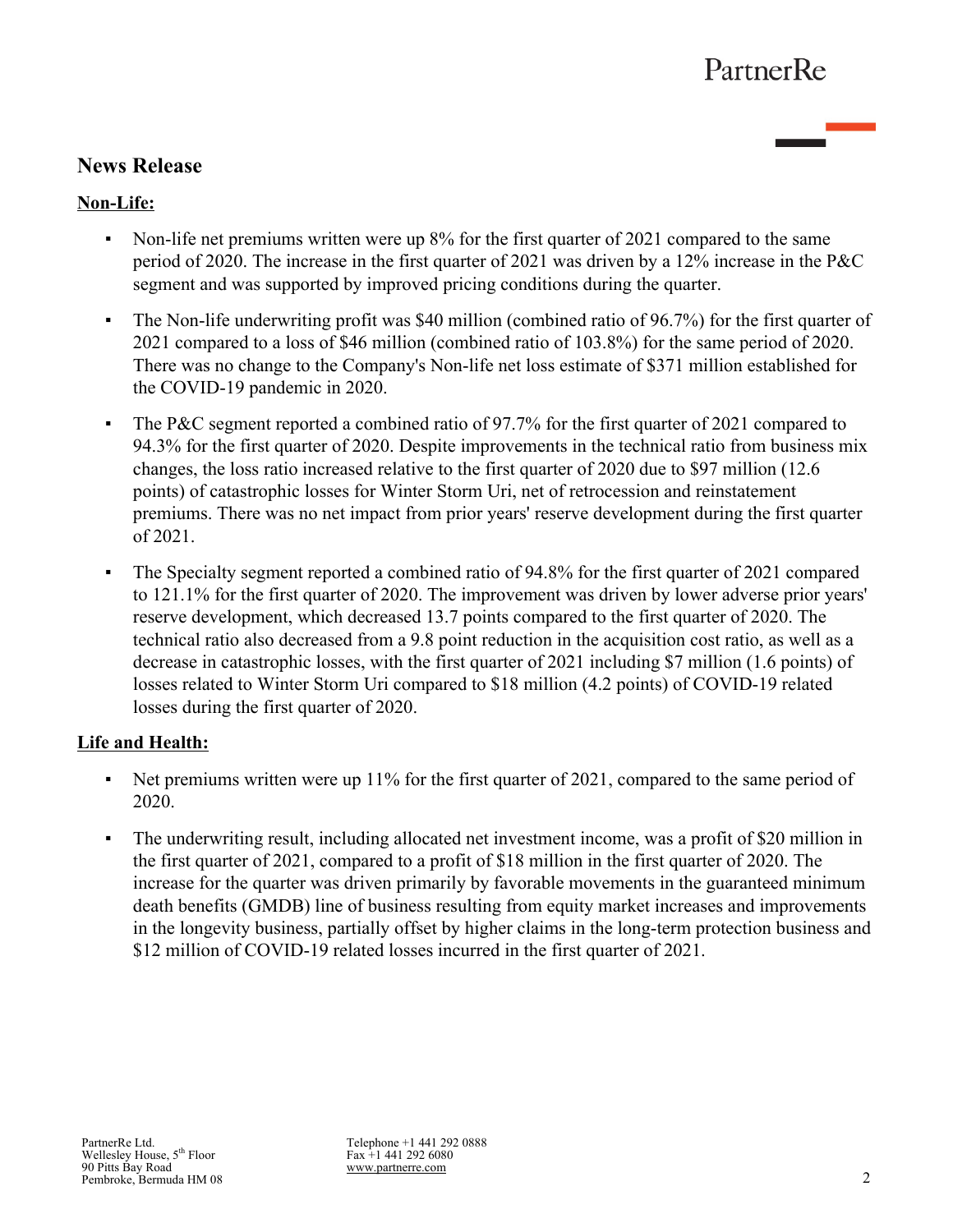# **News Release**

## **Investments:**

- Exercise 1.1 Net investment return in the first quarter of 2021 was a loss of \$19 million, or  $(0.1)$ %, and included net realized and unrealized investment losses of \$136 million, which were partially offset by net investment income of \$87 million and interest in earnings of equity method investments of \$30 million. This compares to a net investment loss of \$503 million, or (2.9)%, for the first quarter of 2020, which included net realized and unrealized investment losses of \$602 million and losses from equity method investments of \$4 million, which were partially offset by net investment income of \$103 million.
- Net investment income of \$87 million was down \$16 million, or 16%, for the first quarter of 2021, compared to the same period of 2020, primarily due to the impact of lower reinvestment rates, driven by the significant decreases in worldwide risk-free rates in the first quarter of 2020 and the impact of portfolio reallocations during 2020.
- Net realized and unrealized investment losses of \$136 million (2020: \$602 million loss) included:
	- Net realized and unrealized investment losses of \$339 million (2020: \$27 million loss) on fixed maturities and short-term investments, which were primarily unrealized and driven by a significant increase in worldwide risk-free rates.
	- Net realized and unrealized investment gains on equities of \$152 million (2020: \$362 million loss), which were also primarily unrealized and were driven by increases in worldwide equity markets.
	- Net realized and unrealized investment gains of \$50 million (2020: \$213 million loss) on other invested assets were driven by realized investment gains on private equities.
- Interest in earnings of equity method investments of \$30 million in the first quarter of 2021 primarily reflects gains on real estate funds, driven by a UK commercial real estate fund. This compared to losses from equity method investments of \$4 million in the first quarter of 2020.
- As of March 31, 2021, reinvestment rates were 1.8% compared to the Company's fixed income investment portfolio yield of 2.1% for the first quarter of 2021.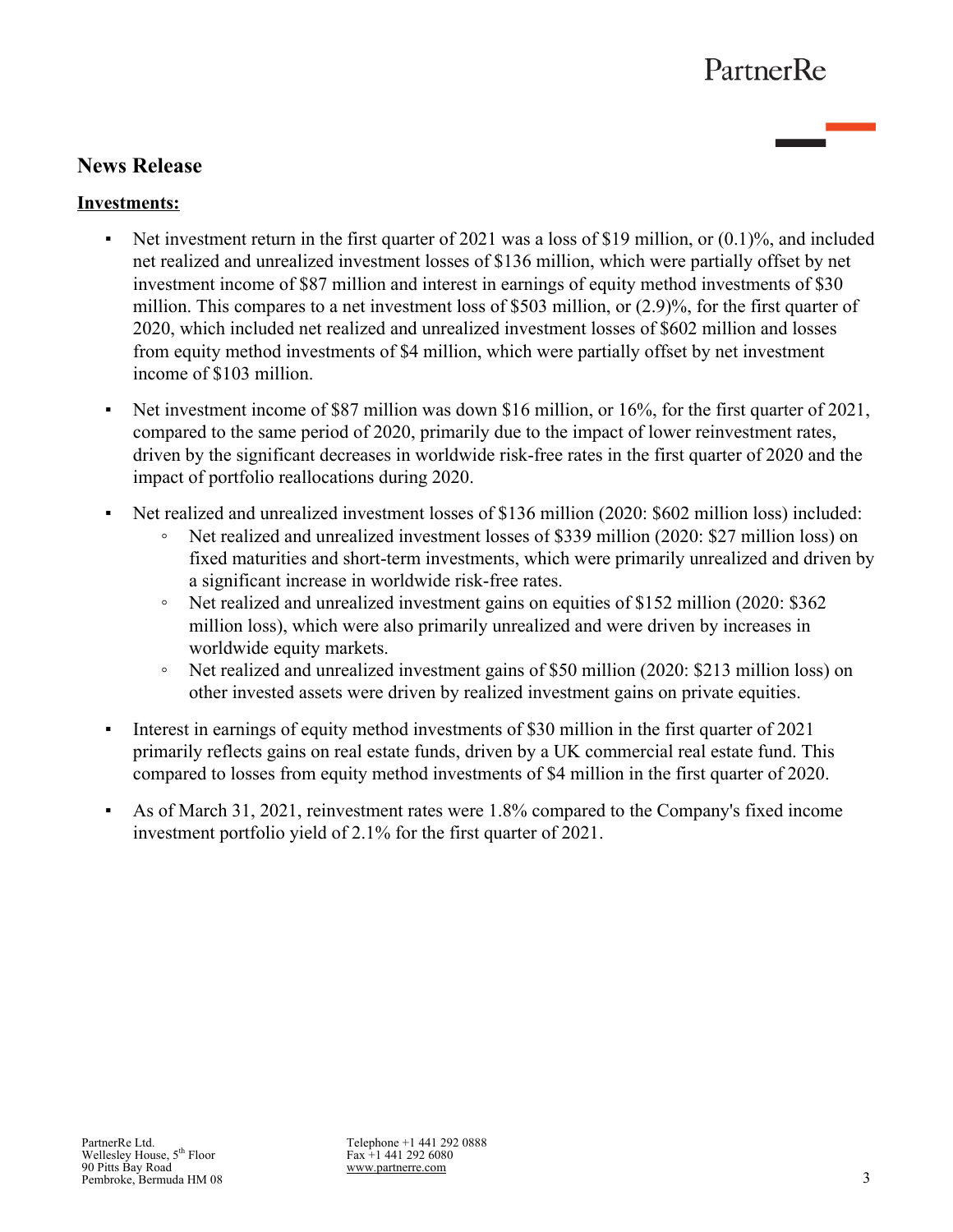# **News Release**

## **Other Income Statement Items:**

- Other expense for the first quarter of 2021, with an expense ratio of 5.6%, were comparable to the same period of 2020, which had an expense ratio of 5.5%.
- Net foreign exchange losses were \$29 million for the first quarter of 2021, driven primarily by the appreciation of the U.S. dollar against the Euro and the cost of hedging, compared to gains of \$130 million for the first quarter of 2020, driven by the appreciation of the U.S. dollar against the British pound and Canadian dollar, partially offset by the cost of hedging.
- Interest expense was \$14 million for the first quarter of 2021 increased compared to \$8 million for the same period of 2020. The increase was driven by the issuance of \$500 million 4.50% Fixed-Rate Reset Junior Subordinated Notes due 2050 during the third quarter of 2020.
- Preferred dividends of \$11 million for the first quarter of 2021 were comparable to the same period of 2020. In May 2021, the Company fully redeemed its Series G, H and I preferred shares for a liquidation value of \$637 million.
- Income tax benefit was \$15 million on pre-tax losses of \$70 million in the first quarter of 2021 compared to a benefit of \$45 million on pre-tax losses of \$467 million for the same period of 2020. These amounts were primarily driven by the geographical distribution of pre-tax results.

## **Balance Sheet, Capitalization and Cash Flows:**

- Total investments and cash and cash equivalents were \$20.2 billion at March 31, 2021, up 0.8% compared to December 31, 2020. The increase was primarily driven by the issuance of 8 million 4.875% Fixed Rate Non-Cumulative Redeemable Perpetual Preferred Shares (the Series J Preferred Shares) at a liquidation value per share of \$25 for total gross proceeds of \$200 million.
- Cash and cash equivalents, fixed maturities, and short-term investments, which are government issued or investment grade fixed income securities, were \$14.8 billion at March 31, 2021, representing 73% of the total investments and cash and cash equivalents.
- The average credit rating of the fixed income portfolio was AA as of March 31, 2021. The expected average duration of the public fixed income portfolio at March 31, 2021 was 3.9 years, while the average duration of the Company's liabilities was 4.2 years.
- Common shareholder's equity (or book value) of \$6.7 billion and tangible book value of \$6.1 billion at March 31, 2021 both decreased by 0.3% compared to December 31, 2020, primarily due to net loss attributable to common shareholder, partially offset by an increase in the foreign currency translation adjustment during the first quarter of 2021.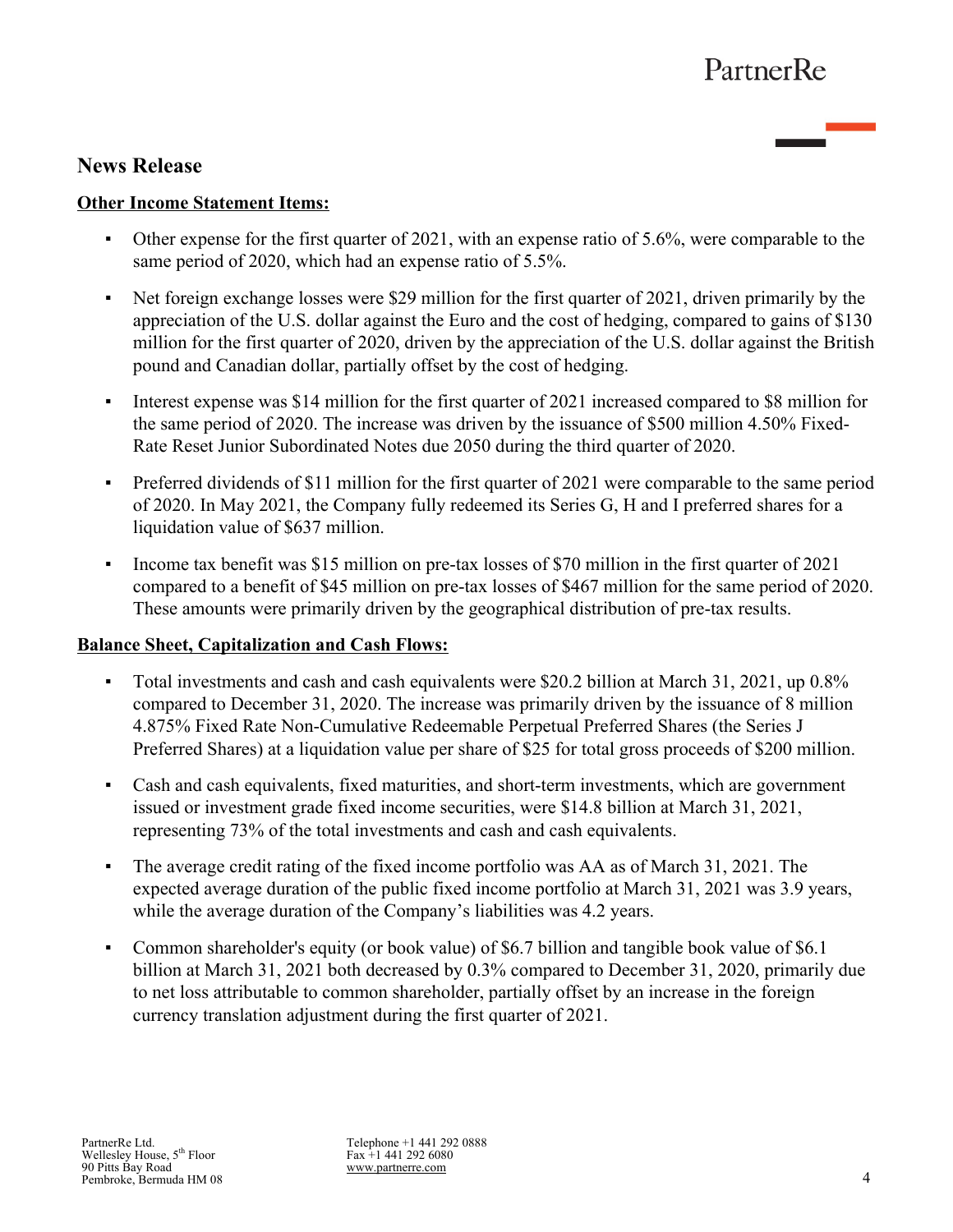# **News Release**

- Total capital was \$9.4 billion at March 31, 2021, up 1.5% compared to December 31, 2020, primarily due to the issuance of the Series J Preferred Shares, partially offset by the decrease in common shareholder's equity and a decrease in the U.S dollar value of the Company's Euro denominated debt, as the U.S dollar strengthened against the Euro during the first quarter of 2021.
- Cash provided by operating activities was \$369 million for the first quarter of 2021, compared to \$237 million for the first quarter of 2020. The increase was primarily driven by cash flows from underwriting operations.

**\_\_\_\_\_\_\_\_\_\_\_\_\_\_\_\_\_\_\_\_\_\_\_\_\_\_\_\_\_\_\_\_\_\_\_\_\_\_\_**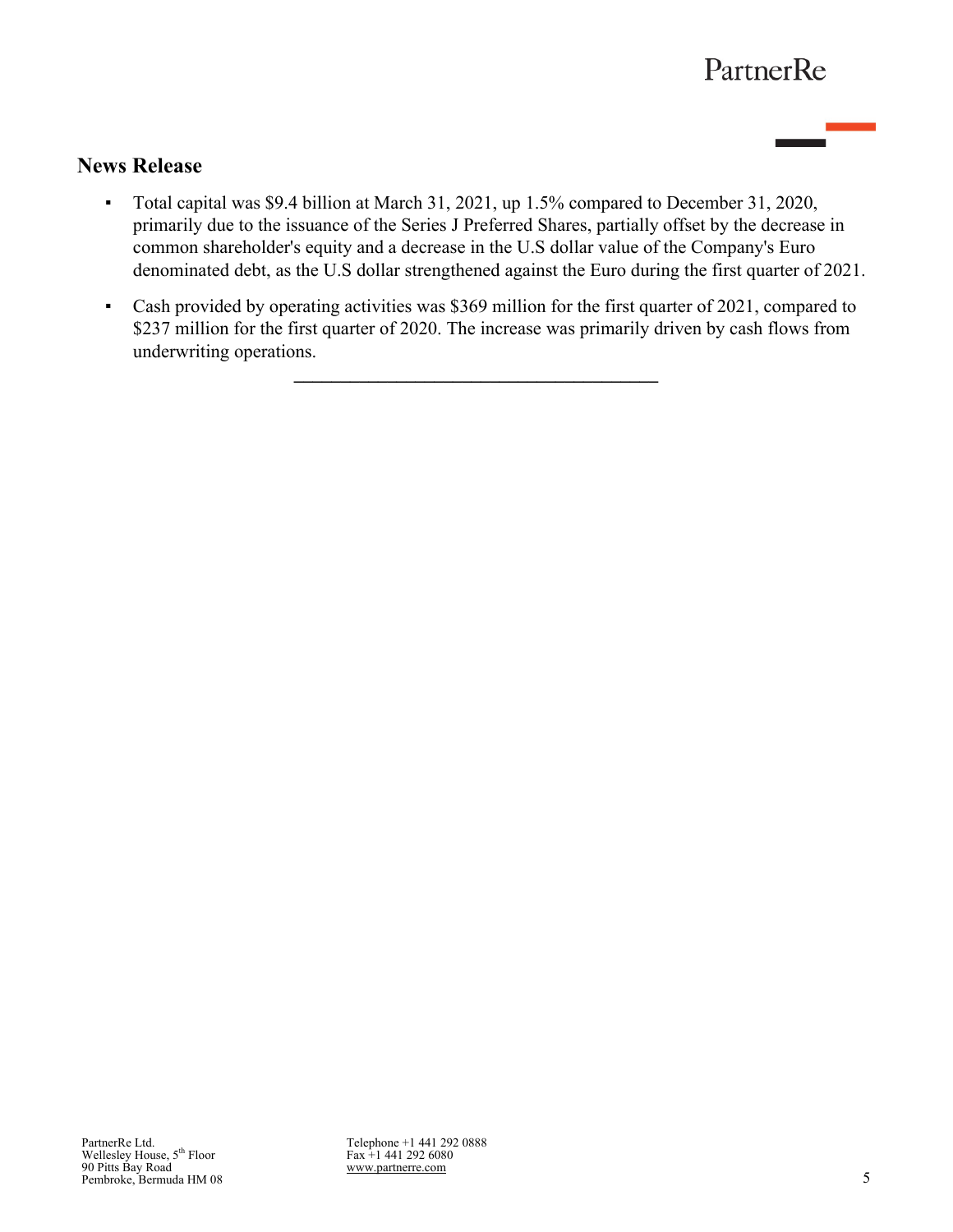# **News Release**

**PartnerRe Ltd. is a leading global reinsurer that helps insurance companies reduce their earnings volatility, strengthen their capital and grow their businesses through reinsurance solutions. Risks are underwritten on a worldwide basis through the Company's three segments: P&C, Specialty, and Life and Health. For the year ended December 31, 2020, total revenues were \$7.4 billion. At March 31, 2021, total assets were \$28.0 billion, total capital was \$9.4 billion and total shareholders' equity was \$7.5 billion. PartnerRe maintains strong financial strength ratings as follows: A.M. Best A+ / Moody's A1 / Standard & Poor's A+.** 

#### *PartnerRe on the Internet:* [www.partnerre.com](http://www.partnerre.com)

*Please refer to the "Financial Information - Annual Reports" section of the Company's website for a copy of the Company's Annual Report on Form 20-F at:* [www.partnerre.com/financial-information/annual-reports/](http://www.partnerre.com/financial-information/annual-reports/)

**Forward-looking statements contained in this press release, such as those related to company performance, including the impact of the ongoing COVID-19 pandemic (including the related impact on the U.S. and global economies), are based on the Company's assumptions and expectations concerning future events and financial performance and are made pursuant to the safe harbor provisions of the Private Securities Litigation Reform Act of 1995. Such statements are subject to significant business, economic and competitive risks and uncertainties that could cause actual results to differ materially from those reflected in the forward-looking statements. PartnerRe's forward-looking statements could be affected by numerous foreseeable and unforeseeable events and developments such as exposure to catastrophe, pandemic or other large property and casualty losses, credit, interest, currency and other risks associated with the Company's investment portfolio, adequacy of reserves, levels and pricing of new and renewal business achieved, changes in accounting policies, risks associated with implementing business strategies, and other factors identified in the Company's reports filed or furnished with the Securities and Exchange Commission. In light of the significant uncertainties inherent in the forward-looking information contained herein, readers are cautioned not to place undue reliance on these forward-looking statements, which speak only as of the dates on which they are made. The Company disclaims any obligation to publicly update or revise any forward-looking information or statements.**

**The Company's estimate for COVID-19 pandemic losses and recent catastrophic events, is based on a preliminary analysis of the Company's exposures, the current assumption of total insured industry losses and preliminary information received from certain cedants to date. There is material uncertainty associated with the Company's loss estimates given the nature, magnitude and recency of these loss events and the limited claims information received to date. The ultimate loss therefore may differ materially from the current preliminary estimate.**

# **Contacts: PartnerRe Ltd.** (441) 292-0888 Investor Contact: Ryan Lipschutz Media Contact: Celia Powell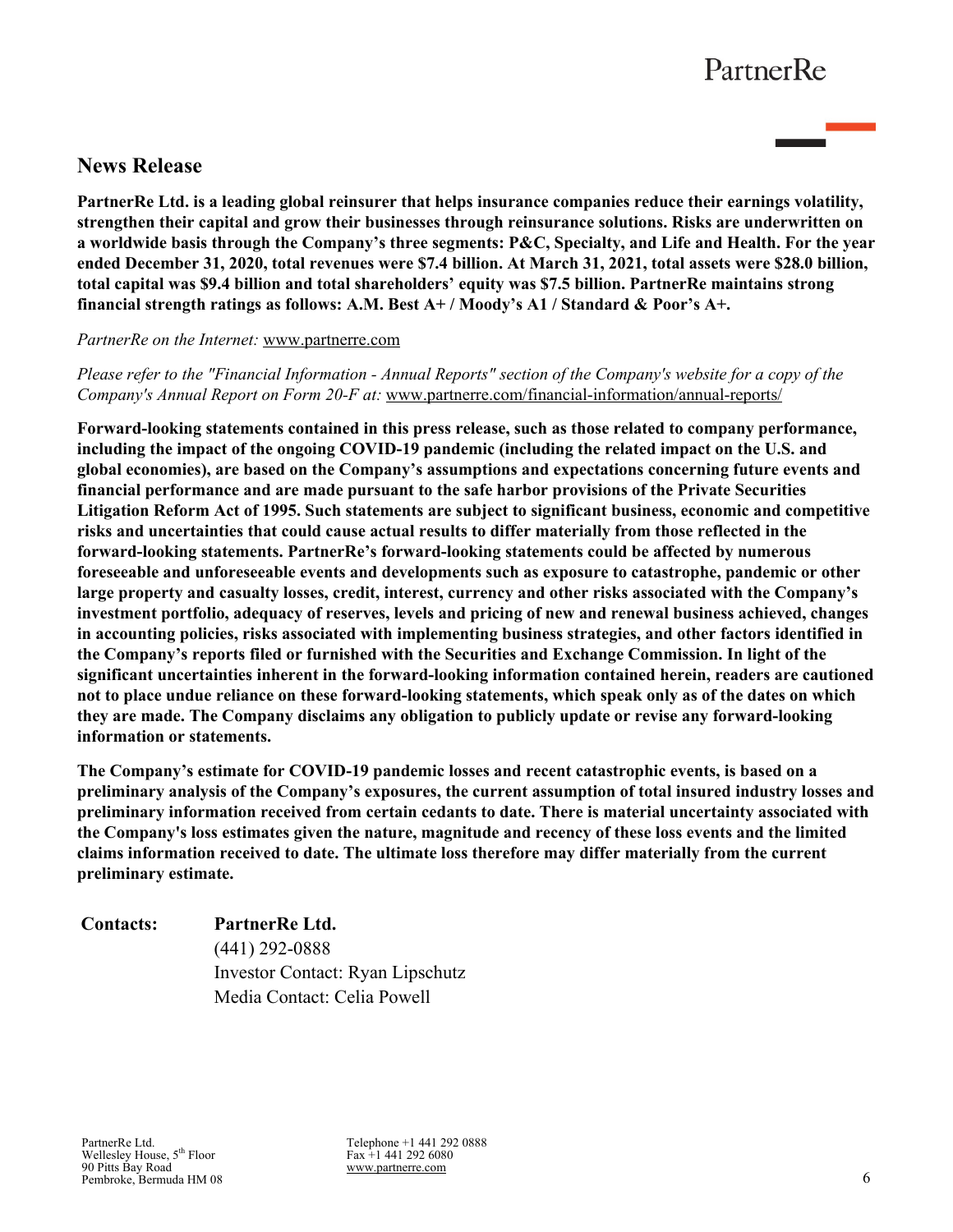### **PartnerRe Ltd. Consolidated Statements of Operations and Comprehensive Loss (1)** (Expressed in thousands of U.S. dollars)

(Unaudited)

|                                                                                  | For the three months ended |               |                    |                       |  |
|----------------------------------------------------------------------------------|----------------------------|---------------|--------------------|-----------------------|--|
|                                                                                  | March 31, 2021             |               |                    | <b>March 31, 2020</b> |  |
| <b>Revenues</b>                                                                  |                            |               |                    |                       |  |
| Gross premiums written                                                           | -S                         | 2,469,067     | -S                 | 2,041,426             |  |
| Net premiums written                                                             | $\mathbf S$                | 2,048,307     | $\mathbf{\hat{S}}$ | 1,878,815             |  |
| Increase in unearned premiums                                                    |                            | (443, 923)    |                    | (312, 757)            |  |
| Net premiums earned                                                              |                            | 1,604,384     |                    | 1,566,058             |  |
| Net investment income                                                            |                            | 87,222        |                    | 103,409               |  |
| Net realized and unrealized investment losses                                    |                            | (136, 429)    |                    | (601,788)             |  |
| Other income                                                                     |                            | 6,125         |                    | 4,470                 |  |
| <b>Total revenues</b>                                                            |                            | 1,561,302     |                    | 1,072,149             |  |
| <b>Expenses</b>                                                                  |                            |               |                    |                       |  |
| Losses and loss expenses                                                         |                            | 1,215,318     |                    | 1,233,055             |  |
| Acquisition costs                                                                |                            | 311,290       |                    | 334,538               |  |
| Other expenses                                                                   |                            | 89,633        |                    | 85,712                |  |
| Interest expense                                                                 |                            | 14,001        |                    | 8,245                 |  |
| Amortization of intangible assets                                                |                            | 2,237         |                    | 2,514                 |  |
| Net foreign exchange losses (gains)                                              |                            | 28,916        |                    | (129, 624)            |  |
| <b>Total expenses</b>                                                            |                            | 1,661,395     |                    | 1,534,440             |  |
| Loss before taxes and interest in earnings (losses) of equity method investments |                            | (100, 093)    |                    | (462, 291)            |  |
| Income tax benefit                                                               |                            | (14, 684)     |                    | (44, 782)             |  |
| Interest in earnings (losses) of equity method investments                       |                            | 30,153        |                    | (4,277)               |  |
| <b>Net loss</b>                                                                  |                            | (55,256)      |                    | (421,786)             |  |
| Preferred dividends                                                              |                            | 10,620        |                    | 11,604                |  |
| Net loss attributable to common shareholder                                      | $\mathbf S$                | $(65,876)$ \$ |                    | (433,390)             |  |
| <b>Comprehensive loss</b>                                                        |                            |               |                    |                       |  |
| <b>Net loss</b>                                                                  | \$                         | $(55,256)$ \$ |                    | (421,786)             |  |
| Change in currency translation adjustment                                        |                            | 48,690        |                    | (114, 372)            |  |
| Change in net unrealized gains or losses on investments, net of tax              |                            | 359           |                    | (71)                  |  |
| Change in unfunded pension obligation, net of tax                                |                            | 1,278         |                    | (229)                 |  |
| <b>Comprehensive loss</b>                                                        | S                          | (4,929)       | -\$                | (536, 458)            |  |
|                                                                                  |                            |               |                    |                       |  |

*(1) The Company's common shares included in shareholders' equity are owned by EXOR Nederland N.V. and are not publicly traded. As such, per share data is not meaningful to present.*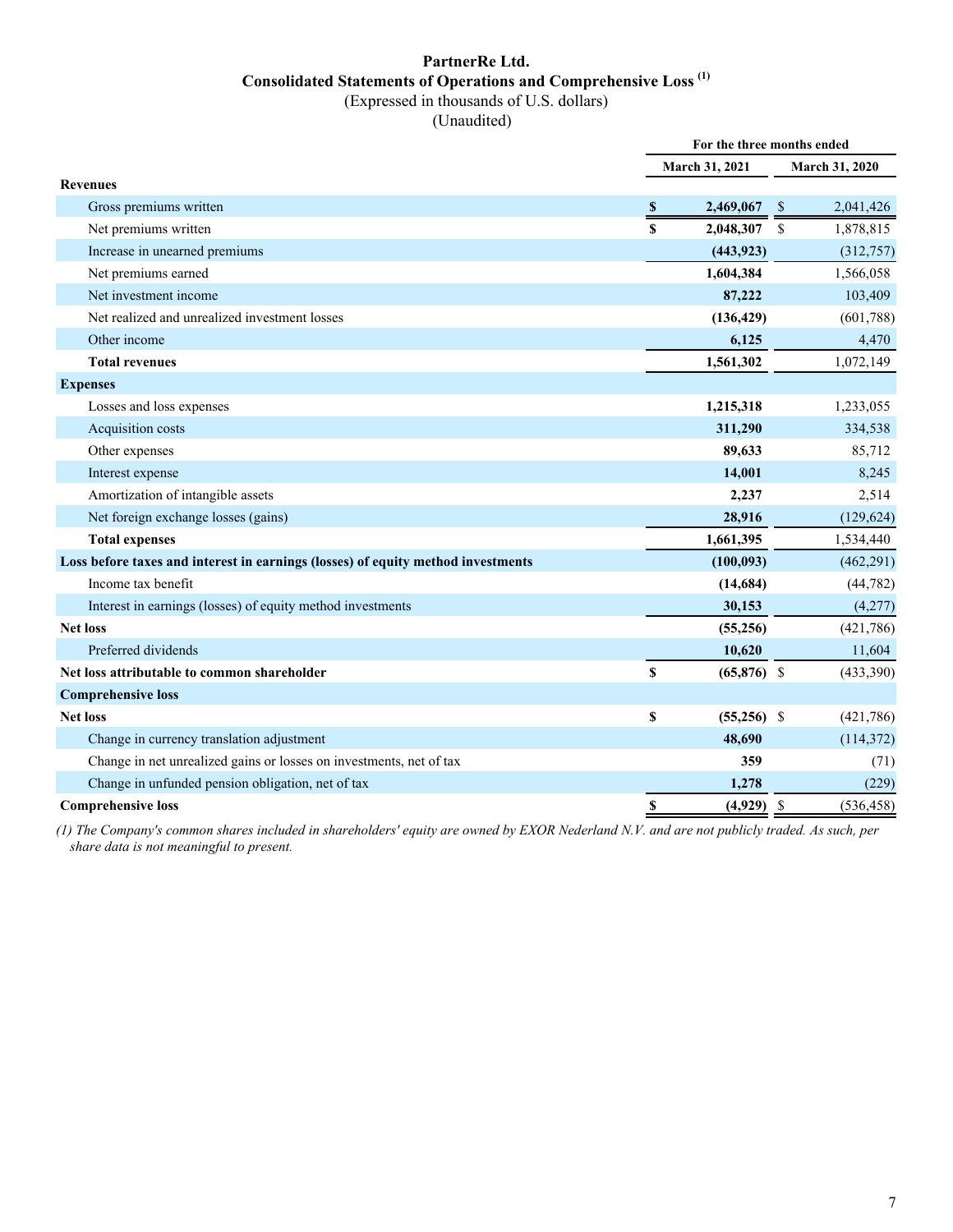### **PartnerRe Ltd. Consolidated Balance Sheets** (Expressed in thousands of U.S. dollars, except parenthetical share data)

(Unaudited)

|               |                                                                                                                                                                                 |    | March 31, 2021 |      | December 31, 2020 |
|---------------|---------------------------------------------------------------------------------------------------------------------------------------------------------------------------------|----|----------------|------|-------------------|
| <b>Assets</b> |                                                                                                                                                                                 |    |                |      |                   |
|               | <b>Investments:</b>                                                                                                                                                             |    |                |      |                   |
|               | Fixed maturities, at fair value                                                                                                                                                 | \$ | 13,113,927     | -\$  | 12,786,380        |
|               | Short-term investments, at fair value                                                                                                                                           |    | 396,387        |      | 416,350           |
|               | Equities, at fair value                                                                                                                                                         |    | 1,725,279      |      | 1,496,441         |
|               | Investments in real estate                                                                                                                                                      |    | 68,831         |      | 67,980            |
|               | Other invested assets                                                                                                                                                           |    | 2,991,205      |      | 2,967,738         |
|               | <b>Total investments</b>                                                                                                                                                        |    | 18,295,629     |      | 17,734,889        |
|               | Cash and cash equivalents                                                                                                                                                       |    | 1,945,408      |      | 2,350,833         |
|               | Accrued investment income                                                                                                                                                       |    | 107,687        |      | 92,058            |
|               | Reinsurance balances receivable                                                                                                                                                 |    | 3,681,401      |      | 3,118,870         |
|               | Reinsurance recoverable on paid and unpaid losses                                                                                                                               |    | 923,402        |      | 901,063           |
|               | Prepaid reinsurance premiums                                                                                                                                                    |    | 375,522        |      | 115,986           |
|               | Funds held by reinsured companies                                                                                                                                               |    | 632,766        |      | 704,768           |
|               | Deferred acquisition costs                                                                                                                                                      |    | 887,480        |      | 819,971           |
|               | Deposit assets                                                                                                                                                                  |    | 129,793        |      | 139,818           |
|               | Net tax assets                                                                                                                                                                  |    | 188,164        |      | 182,077           |
|               | Goodwill                                                                                                                                                                        |    | 456,380        |      | 456,380           |
|               | Intangible assets                                                                                                                                                               |    | 105,473        |      | 107,669           |
|               | Other assets                                                                                                                                                                    |    | 260,893        |      | 174,193           |
|               | <b>Total assets</b>                                                                                                                                                             | -S | 27,989,998     | - \$ | 26,898,575        |
|               | <b>Liabilities</b>                                                                                                                                                              |    |                |      |                   |
|               | Non-life reserves                                                                                                                                                               | \$ | 11,507,329     | -\$  | 11,395,321        |
|               | Life and health reserves                                                                                                                                                        |    | 2,727,411      |      | 2,704,229         |
|               | Unearned premiums                                                                                                                                                               |    | 2,944,691      |      | 2,265,214         |
|               | Other reinsurance balances payable                                                                                                                                              |    | 745,940        |      | 482,468           |
|               | Debt                                                                                                                                                                            |    | 1,934,601      |      | 1,974,731         |
|               | Deposit liabilities                                                                                                                                                             |    | 5,520          |      | 5,925             |
|               | Net tax liabilities                                                                                                                                                             |    | 85,154         |      | 131,621           |
|               | Accounts payable, accrued expenses and other <sup>(1)</sup>                                                                                                                     |    | 534,016        |      | 612,069           |
|               | <b>Total liabilities</b>                                                                                                                                                        |    | 20,484,662     |      | 19,571,578        |
|               | <b>Shareholders' Equity</b>                                                                                                                                                     |    |                |      |                   |
|               | Common shares (par value \$0.00000001; issued and outstanding: 100,000,000 shares)                                                                                              |    |                |      |                   |
|               | Preferred shares (par value \$1.00; issued and outstanding: 2021, 33,489,636 shares; 2020,<br>25,489,636 shares; aggregate liquidation value: 2021, \$837,241, 2020, \$637,241) |    | 33,490         |      | 25,490            |
|               | Additional paid-in capital                                                                                                                                                      |    | 2,520,452      |      | 2,334,564         |
|               | Accumulated other comprehensive loss                                                                                                                                            |    | (45,678)       |      | (96,005)          |
|               | Retained earnings                                                                                                                                                               |    | 4,997,072      |      | 5,062,948         |
|               | <b>Total shareholders' equity</b>                                                                                                                                               |    | 7,505,336      |      | 7,326,997         |
|               | Total liabilities and shareholders' equity                                                                                                                                      | \$ | 27,989,998     | \$   | 26,898,575        |

*(1) Includes payables for securities purchased of \$225 million as at March 31, 2021 compared to \$286 million as at December 31, 2020.*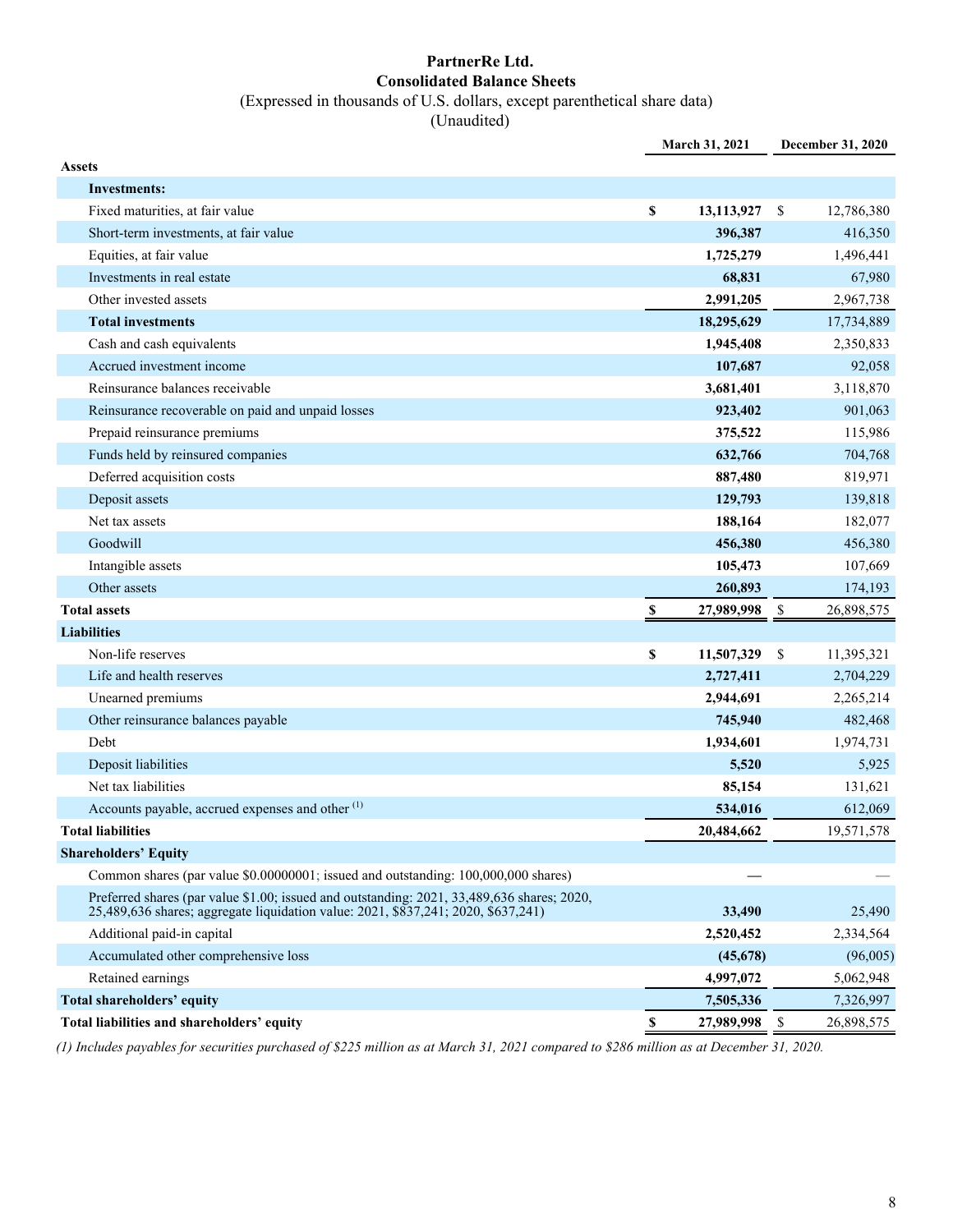#### **PartnerRe Ltd. Condensed Consolidated Statements of Cash Flows** (Expressed in thousands of U.S. dollars) (Unaudited)

|                                                     | For the three months ended |                       |                       |           |  |  |
|-----------------------------------------------------|----------------------------|-----------------------|-----------------------|-----------|--|--|
|                                                     |                            | <b>March 31, 2021</b> | <b>March 31, 2020</b> |           |  |  |
| Net cash provided by operating activities           | <sup>\$</sup>              | 369,148               | -S                    | 237,000   |  |  |
| Net cash (used in) provided by investing activities |                            | (945, 566)            |                       | 170,974   |  |  |
| Net cash provided by (used in) financing activities |                            | 182,686               |                       | (10,687)  |  |  |
| Effect of foreign exchange rate changes on cash     |                            | (11,693)              |                       | (5,649)   |  |  |
| (Decrease) increase in cash and cash equivalents    |                            | (405, 425)            |                       | 391,638   |  |  |
| Cash and cash equivalents - beginning of period     |                            | 2,350,833             |                       | 1,484,463 |  |  |
| Cash and cash equivalents - end of period           |                            | 1,945,408             |                       | 1,876,101 |  |  |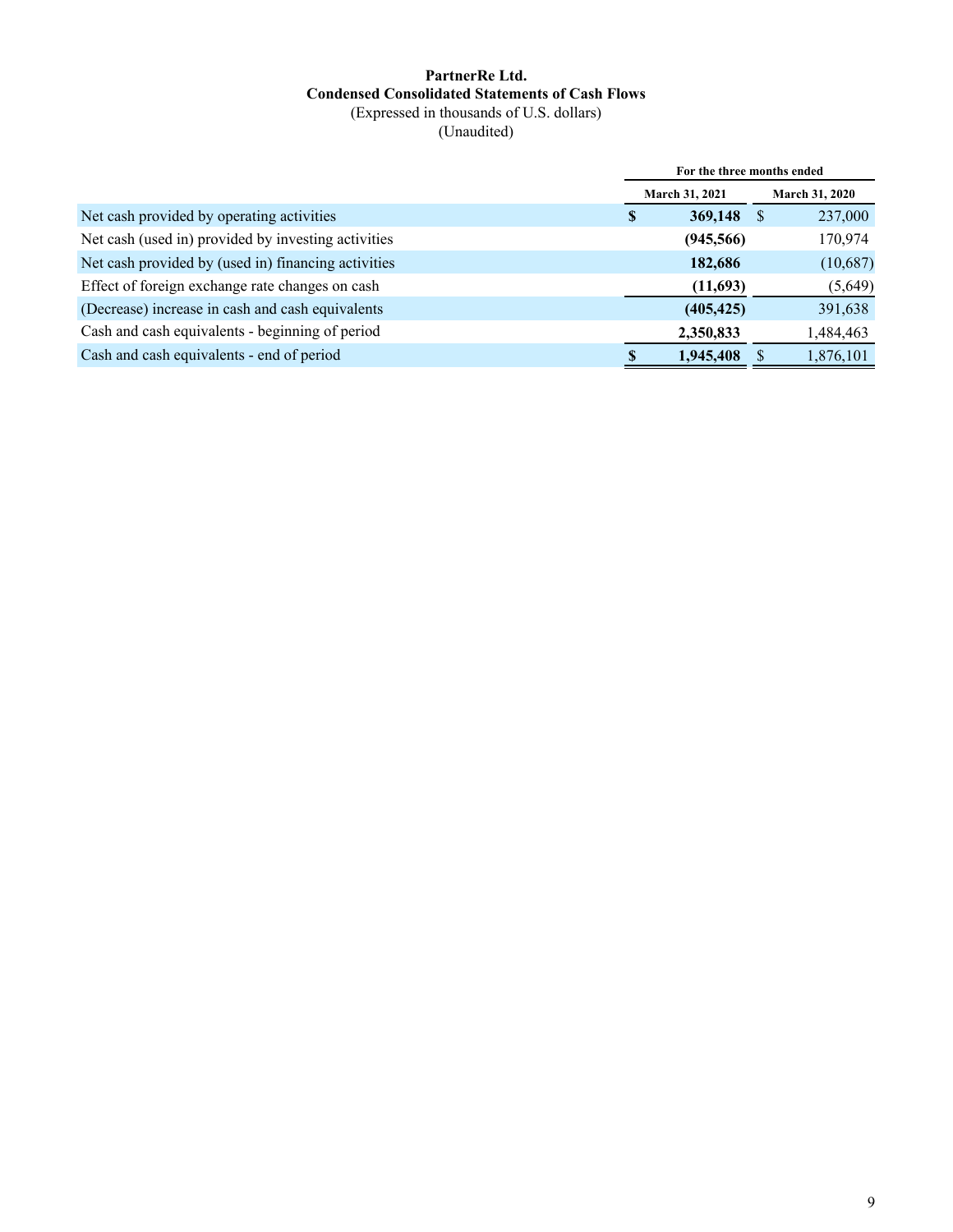#### **PartnerRe Ltd. Segment Information**

(Expressed in millions of U.S. dollars, except percentages)

(Unaudited)

**For the three months ended March 31, 2021**

|                                                   |               | Life                                                  |               |         |              |          |              |         |               |                          |               |              |
|---------------------------------------------------|---------------|-------------------------------------------------------|---------------|---------|--------------|----------|--------------|---------|---------------|--------------------------|---------------|--------------|
|                                                   |               | P&C<br><b>Total</b><br>and Health<br><b>Specialty</b> |               |         | Corporate    |          |              |         |               |                          |               |              |
|                                                   |               | segment                                               |               | segment |              | Non-life |              | segment | and Other     |                          |               | <b>Total</b> |
| Gross premiums written                            |               | \$1,517                                               | <sup>\$</sup> | 531     |              | \$2,048  | \$           | 421     | $\mathsf{\$}$ |                          | $\mathbb{S}$  | 2,469        |
| Net premiums written                              | \$            | 1,153                                                 | <sup>\$</sup> | 480     | S.           | 1,633    | S.           | 415     | <sup>\$</sup> | $\overline{\phantom{0}}$ | S             | 2,048        |
| Increase in unearned premiums                     |               | (381)                                                 |               | (55)    |              | (436)    |              | (8)     |               |                          |               | (444)        |
| Net premiums earned                               | <sup>\$</sup> | 772                                                   | $\mathbb{S}$  | 425     | \$           | 1,197    | \$           | 407     | <sup>\$</sup> |                          | <sup>\$</sup> | 1,604        |
| Losses and loss expenses                          |               | (537)                                                 |               | (321)   |              | (858)    |              | (357)   |               |                          |               | (1,215)      |
| Acquisition costs                                 |               | (200)                                                 |               | (78)    |              | (278)    |              | (33)    |               |                          |               | (311)        |
| <b>Technical result</b>                           | $\mathbf{s}$  | 35                                                    | $\mathbf{s}$  | 26      | $\mathbf{s}$ | 61       | $\mathbf{s}$ | 17      | $\mathbf{s}$  | $\equiv$                 | $\mathbf{s}$  | 78           |
| Other income                                      |               |                                                       |               |         |              | --       |              | 6       |               | —                        |               | 6            |
| Other expenses                                    |               | (17)                                                  |               | (4)     |              | (21)     |              | (22)    |               | (47)                     |               | (90)         |
| <b>Underwriting result</b>                        | \$            | 18                                                    | S             | 22      | \$           | 40       | \$           | 1       |               | $n/a$ S                  |               | (6)          |
| Net investment income                             |               |                                                       |               |         |              |          |              | 19      |               | 68                       |               | 87           |
| Allocated underwriting result                     |               |                                                       |               |         |              |          | S            | 20      |               | n/a                      |               | n/a          |
| Net realized and unrealized investment losses     |               |                                                       |               |         |              |          |              |         |               | (136)                    |               | (136)        |
| Interest expense                                  |               |                                                       |               |         |              |          |              |         |               | (14)                     |               | (14)         |
| Amortization of intangible assets                 |               |                                                       |               |         |              |          |              |         |               | (2)                      |               | (2)          |
| Net foreign exchange losses                       |               |                                                       |               |         |              |          |              |         |               | (29)                     |               | (29)         |
| Income tax benefit                                |               |                                                       |               |         |              |          |              |         |               | 15                       |               | 15           |
| Interest in earnings of equity method investments |               |                                                       |               |         |              |          |              |         |               | 30                       |               | 30           |
| <b>Net loss</b>                                   |               |                                                       |               |         |              |          |              |         |               | n/a                      | - S           | (55)         |
| Loss ratio $(1)$                                  |               | 69.6 %                                                |               | 75.5 %  |              | 71.7 %   |              |         |               |                          |               |              |
| Acquisition ratio <sup>(2)</sup>                  |               | 25.9                                                  |               | 18.4    |              | 23.2     |              |         |               |                          |               |              |
| Technical ratio <sup>(3)</sup>                    |               | 95.5 %                                                |               | 93.9 %  |              | 94.9 %   |              |         |               |                          |               |              |
| Other expense ratio <sup>(4)</sup>                |               | 2.2                                                   |               | 0.9     |              | 1.8      |              |         |               |                          |               |              |
| Combined ratio <sup>(5)</sup>                     |               | 97.7 %                                                |               | 94.8%   |              | 96.7%    |              |         |               |                          |               |              |

#### **For the three months ended March 31, 2020**

|                                                 |    | P&C<br>segment |                           | <b>Specialty</b><br>segment |              | <b>Total</b><br>Non-life |              | Life<br>and Health<br>segment | Corporate<br>and Other |         |               | <b>Total</b> |
|-------------------------------------------------|----|----------------|---------------------------|-----------------------------|--------------|--------------------------|--------------|-------------------------------|------------------------|---------|---------------|--------------|
| Gross premiums written                          |    | \$1,137        | \$                        | 523                         | $\mathbb{S}$ | 1,660                    | $\mathbb{S}$ | 381                           | $\mathbf{s}$           |         | $\mathbf S$   | 2,041        |
| Net premiums written                            | S  | 1,030          | S                         | 476                         | S            | 1,506                    | \$           | 373                           | <sup>\$</sup>          |         | S             | 1,879        |
| (Increase) decrease in unearned premiums        |    | (265)          |                           | (51)                        |              | (316)                    |              | 3                             |                        |         |               | (313)        |
| Net premiums earned                             | \$ | 765            | \$                        | 425                         | \$           | 1,190                    | \$           | 376                           | $\mathbb{S}$           |         | <sup>\$</sup> | 1,566        |
| Losses and loss expenses                        |    | (511)          |                           | (389)                       |              | (900)                    |              | (333)                         |                        |         |               | (1,233)      |
| Acquisition costs                               |    | (192)          |                           | (120)                       |              | (312)                    |              | (23)                          |                        |         |               | (335)        |
| <b>Technical result</b>                         | S  | 62             | $\boldsymbol{\mathsf{s}}$ | (84)                        | $\mathbf{s}$ | (22)                     | $\mathbf{s}$ | 20                            | $\mathbf{s}$           |         | $\mathbf{s}$  | (2)          |
| Other (loss) income                             |    |                |                           |                             |              |                          |              | (1)                           |                        | 6       |               | 5            |
| Other expenses                                  |    | (18)           |                           | (6)                         |              | (24)                     |              | (17)                          |                        | (45)    |               | (86)         |
| <b>Underwriting result</b>                      | S  | 44             | S                         | (90)                        | S            | (46)                     | S            | $\mathbf{2}$                  |                        | $n/a$ S |               | (83)         |
| Net investment income                           |    |                |                           |                             |              |                          |              | 16                            |                        | 87      |               | 103          |
| <b>Allocated underwriting result</b>            |    |                |                           |                             |              |                          | $\mathbf S$  | 18                            |                        | n/a     |               | n/a          |
| Net realized and unrealized investment losses   |    |                |                           |                             |              |                          |              |                               |                        | (602)   |               | (602)        |
| Interest expense                                |    |                |                           |                             |              |                          |              |                               |                        | (8)     |               | (8)          |
| Amortization of intangible assets               |    |                |                           |                             |              |                          |              |                               |                        | (3)     |               | (3)          |
| Net foreign exchange gains                      |    |                |                           |                             |              |                          |              |                               |                        | 130     |               | 130          |
| Income tax benefit                              |    |                |                           |                             |              |                          |              |                               |                        | 45      |               | 45           |
| Interest in losses of equity method investments |    |                |                           |                             |              |                          |              |                               |                        | (4)     |               | (4)          |
| <b>Net loss</b>                                 |    |                |                           |                             |              |                          |              |                               |                        | n/a     | - 86          | (422)        |
| Loss ratio $(1)$                                |    | 66.8%          |                           | 91.5 %                      |              | 75.6 %                   |              |                               |                        |         |               |              |
| Acquisition ratio <sup>(2)</sup>                |    | 25.1           |                           | 28.2                        |              | 26.2                     |              |                               |                        |         |               |              |
| Technical ratio <sup>(3)</sup>                  |    | 91.9%          |                           | 119.7 %                     |              | 101.8%                   |              |                               |                        |         |               |              |
| Other expense ratio <sup>(4)</sup>              |    | 2.4            |                           | 1.4                         |              | 2.0                      |              |                               |                        |         |               |              |
| Combined ratio <sup>(5)</sup>                   |    | 94.3 %         |                           | 121.1%                      |              | 103.8%                   |              |                               |                        |         |               |              |

*(1) Loss ratio is obtained by dividing losses and loss expenses by net premiums earned.*

*(2) Acquisition ratio is obtained by dividing acquisition costs by net premiums earned.*

*(3) Technical ratio is defined as the sum of the loss ratio and the acquisition ratio.*

*(4) Other expense ratio is obtained by dividing other expenses by net premiums earned.*

*(5) Combined ratio is defined as the sum of the technical ratio and the other expense ratio.*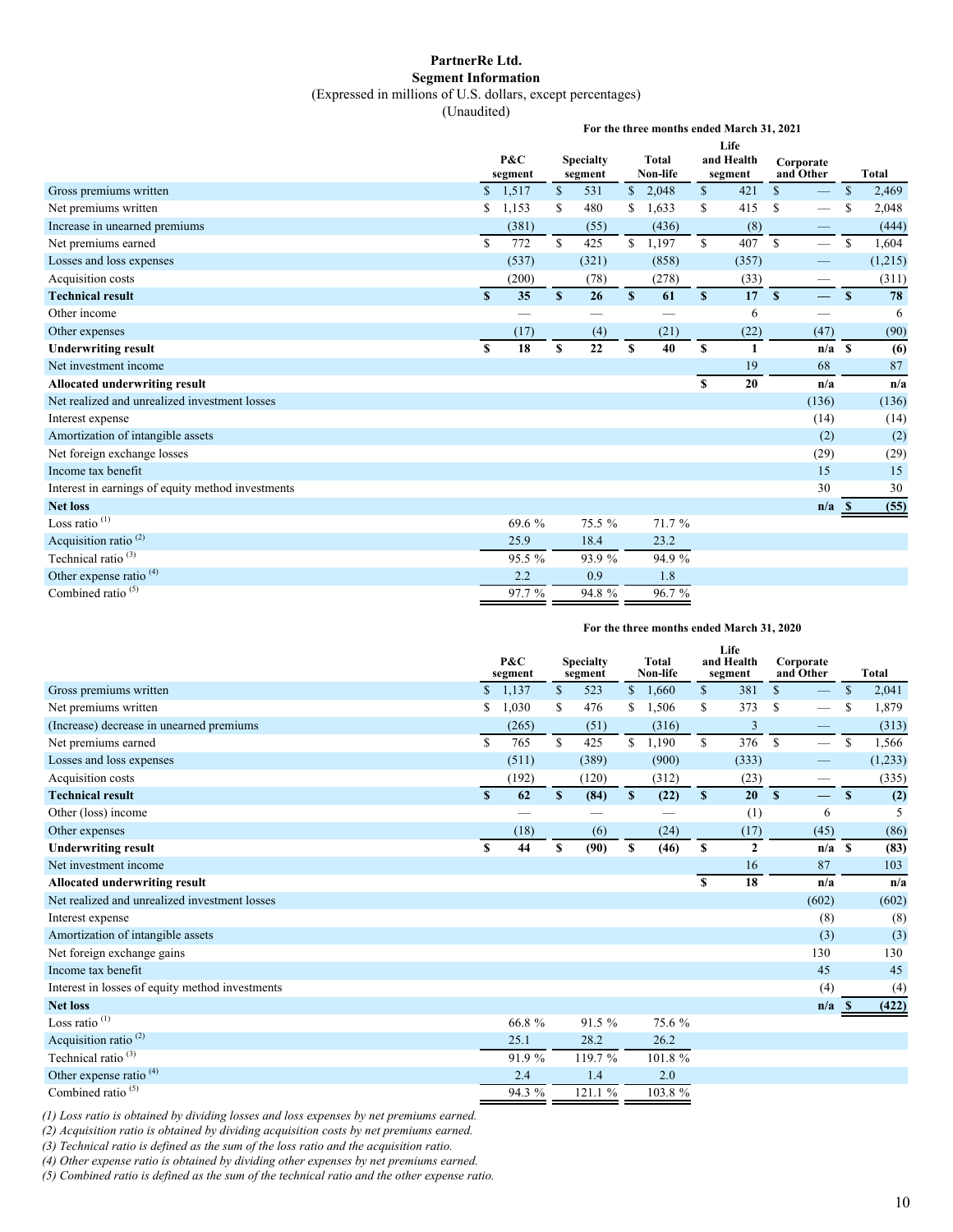#### **PartnerRe Ltd. Investment Portfolio**

(Expressed in thousands of U.S. dollars, except percentages)

(Unaudited)

|                                                                                     |              | March 31, 2021 |                       |            | <b>December 31, 2020</b> |                 |
|-------------------------------------------------------------------------------------|--------------|----------------|-----------------------|------------|--------------------------|-----------------|
| <b>Investments:</b>                                                                 |              |                |                       |            |                          |                 |
| <b>Fixed maturities</b>                                                             |              |                |                       |            |                          |                 |
| U.S. government                                                                     | \$           | 1,069,592      | $6\%$ \$              |            | 1,096,133                | $7\frac{9}{6}$  |
| U.S. government sponsored enterprises                                               |              | 1,341,701      | $\tau$                |            | 1,313,407                | $7\overline{ }$ |
| U.S. states, territories and municipalities                                         |              | 132,821        |                       |            | 137,968                  | $\mathbf{1}$    |
| Non-U.S. sovereign government, supranational and government related                 |              | 2,186,314      | 12                    |            | 2,180,762                | 12              |
| Corporate bonds                                                                     |              | 3,782,196      | 21                    |            | 3,341,854                | 19              |
| Mortgage/asset-backed securities                                                    |              | 4,601,303      | 26                    |            | 4,716,256                | 27              |
| Total fixed maturities                                                              |              | 13, 113, 927   | 73                    | 12,786,380 |                          | $\overline{73}$ |
| Short-term investments                                                              |              | 396,387        | $\overline{c}$        |            | 416,350                  | $\overline{c}$  |
| Equities                                                                            |              | 1,725,279      | 9                     |            | 1,496,441                | 8               |
| Investments in real estate                                                          |              | 68,831         |                       |            | 67,980                   |                 |
| Other invested assets <sup>(1)</sup>                                                |              | 2,991,205      | 16                    |            | 2,967,738                | 17              |
| <b>Total investments</b>                                                            | S            | 18,295,629     | $100 \%$ \$           | 17,734,889 |                          | 100 %           |
| Cash and cash equivalents                                                           |              | 1,945,408      |                       |            | 2,350,833                |                 |
| Total investments and cash and cash equivalents                                     |              | 20,241,037     |                       | 20,085,722 |                          |                 |
| <b>Maturity distribution:</b>                                                       |              |                |                       |            |                          |                 |
| One year or less                                                                    | $\sqrt{\ }$  | 1,531,647      | $11 \%$ \$            |            | 1,563,748                | 12 %            |
| More than one year through five years                                               |              | 3,500,494      | 26                    |            | 3,346,398                | 25              |
| More than five years through ten years                                              |              | 1,907,849      | 14                    |            | 1,915,703                | 15              |
| More than ten years                                                                 |              | 1,969,021      | 15                    |            | 1,660,625                | 13              |
| Subtotal                                                                            |              | 8,909,011      | 66                    |            | 8,486,474                | 65              |
| Mortgage/asset-backed securities                                                    |              | 4,601,303      | 34                    |            | 4,716,256                | 35              |
| <b>Total fixed maturities and short-term investments</b>                            | $\mathbf{s}$ | 13,510,314     | $\overline{100\%}$ \$ | 13,202,730 |                          | $100\%$         |
| Credit quality by market value (Total fixed maturities and short-term investments): |              |                |                       |            |                          |                 |
| <b>AAA</b>                                                                          | $\sqrt{\ }$  | 1,940,886      | 14 $%$ \$             |            | 1,845,444                | 14 %            |
| AA                                                                                  |              | 7,520,447      | 56                    |            | 7,663,467                | 58              |
| $\mathbf{A}$                                                                        |              | 1,713,126      | 13                    |            | 1,694,276                | 13              |
| <b>BBB</b>                                                                          |              | 1,658,354      | 12                    |            | 1,362,247                | 10              |
| <b>Below Investment Grade/Unrated</b>                                               |              | 677,501        | 5                     |            | 637,296                  | 5               |
|                                                                                     | \$           | 13,510,314     | $100 \%$ \$           | 13,202,730 |                          | 100 %           |
| Expected average duration                                                           |              |                | 3.9 Yrs               |            |                          | $2.3$ Yrs       |
| Average yield to maturity at market                                                 |              |                | 1.8 %                 |            |                          | 1.6 $%$         |
| Average credit quality                                                              |              |                | AA                    |            |                          | AA              |

*(1) Other invested assets at March 31, 2021 and December 31, 2020 include \$1.1 billion and \$0.9 billion, respectively, of U.S. bank loans managed under an externally managed mandate. The mandate primarily invests in U.S. floating rate, first lien, senior secured broadly syndicated loans with a focus on facility sizes greater than \$300 million. The weighted average credit rating as at March 31, 2021 was BB/BB- with the single largest issuer being 2.7% of the Company's bank loan portfolio.*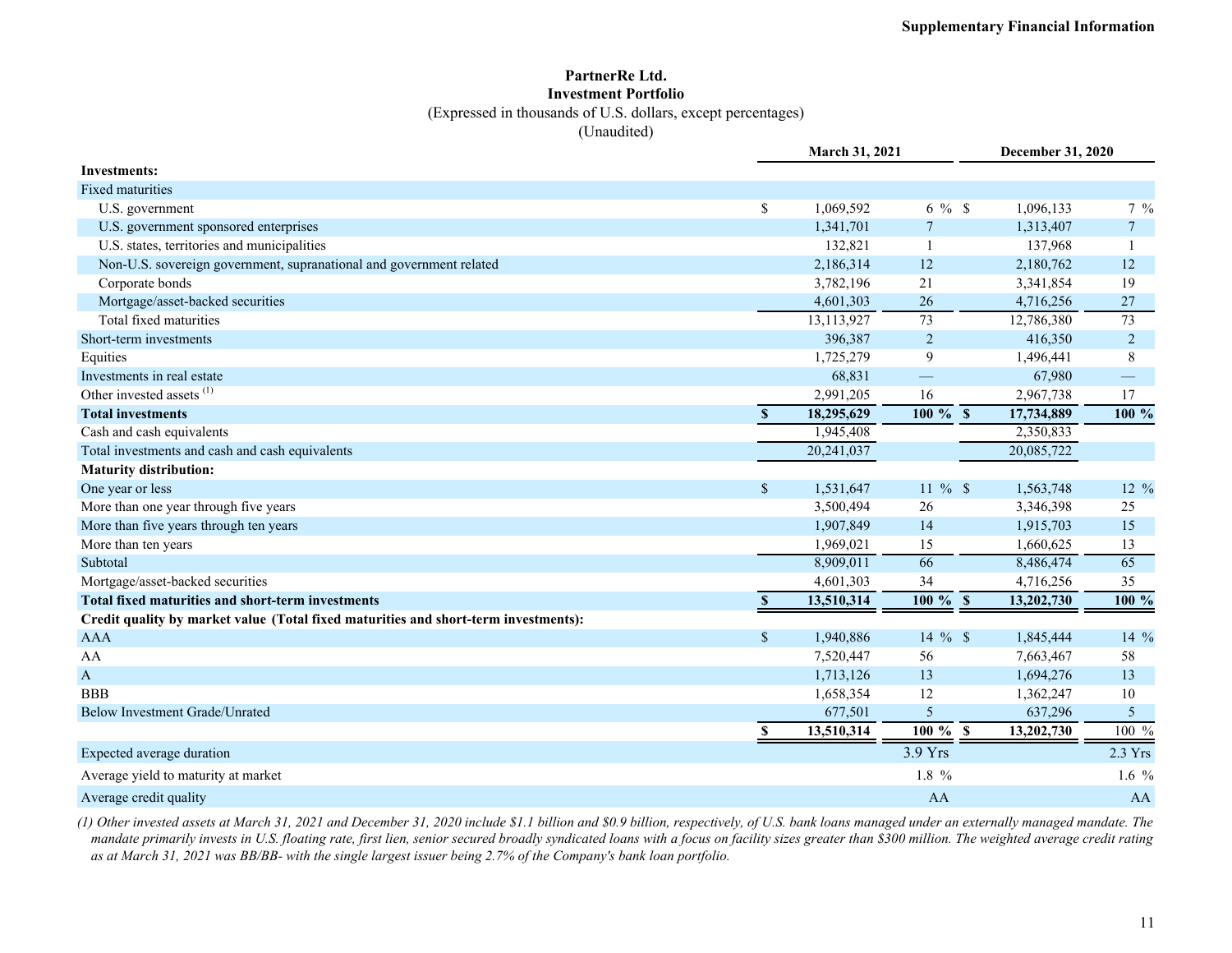## **PartnerRe Ltd. Distribution of Corporate Bonds**

(Expressed in thousands of U.S. dollars, except percentages)

(Unaudited)

#### **March 31, 2021**

|                                                    |              | <b>Fair Value</b>        | Percentage of<br><b>Fair Value of</b><br><b>Corporate Bonds</b> |              | Percentage to<br><b>Invested Assets</b><br>and cash | Largest single issuer<br>as a percentage of<br><b>Invested Assets</b><br>and cash |              |                                        |              |              |
|----------------------------------------------------|--------------|--------------------------|-----------------------------------------------------------------|--------------|-----------------------------------------------------|-----------------------------------------------------------------------------------|--------------|----------------------------------------|--------------|--------------|
| Distribution by sector - Corporate bonds           |              |                          |                                                                 |              |                                                     |                                                                                   |              |                                        |              |              |
| Financial                                          | \$           | 1,609,310                | 42.5 %                                                          |              | $8.0\%$                                             | $0.5\%$                                                                           |              |                                        |              |              |
| Consumer cyclical                                  |              | 373,814                  | 9.9                                                             |              | 1.7                                                 | 0.3                                                                               |              |                                        |              |              |
| Energy                                             |              | 316,182                  | 8.4                                                             |              | 1.6                                                 | 0.3                                                                               |              |                                        |              |              |
| Insurance                                          |              | 310,679                  | 8.2                                                             |              | 1.5                                                 | 0.4                                                                               |              |                                        |              |              |
| Industrial                                         |              | 292,174                  | 7.7                                                             |              | 1.4                                                 | 0.2                                                                               |              |                                        |              |              |
| Utilities                                          |              | 253,366                  | 6.7                                                             |              | 1.3                                                 | 0.3                                                                               |              |                                        |              |              |
| Consumer non-cyclical                              |              | 235,791                  | 6.2                                                             |              | 1.2                                                 | 0.2                                                                               |              |                                        |              |              |
| Real estate and real estate investment trusts      |              | 195,327                  | 5.2                                                             |              | 1.0                                                 | 0.1                                                                               |              |                                        |              |              |
| Communications                                     |              | 107,254                  | 2.8                                                             |              | 0.5                                                 | 0.2                                                                               |              |                                        |              |              |
| Technology                                         |              | 51,415                   | 1.4                                                             |              | 0.3                                                 | 0.1                                                                               |              |                                        |              |              |
| Basic materials                                    |              | 23,057                   | 0.6                                                             |              | 0.1                                                 | 0.1                                                                               |              |                                        |              |              |
| Longevity and mortality bonds                      |              | 13,770                   | 0.4                                                             |              | 0.1                                                 | 0.1                                                                               |              |                                        |              |              |
| Other                                              |              | 57                       | $\overline{\phantom{0}}$                                        |              |                                                     |                                                                                   |              |                                        |              |              |
| <b>Total Corporate bonds</b>                       | $\mathbf{s}$ | 3,782,196                | 100.0 %                                                         |              | 18.7 %                                              |                                                                                   |              |                                        |              |              |
| Finance sector - Corporate bonds                   |              |                          |                                                                 |              |                                                     |                                                                                   |              |                                        |              |              |
| <b>Banks</b>                                       | $\sqrt{\ }$  | 834,231                  | 22.1%                                                           |              | 4.1 $\%$                                            |                                                                                   |              |                                        |              |              |
| Financial services                                 |              | 489,013                  | 12.8                                                            |              | 2.5                                                 |                                                                                   |              |                                        |              |              |
| Investment banking and brokerage                   |              | 286,066                  | 7.6                                                             |              | 1.4                                                 |                                                                                   |              |                                        |              |              |
| <b>Total finance sector - Corporate bonds</b>      | S            | 1,609,310                | 42.5 %                                                          |              | 8.0%                                                |                                                                                   |              |                                        |              |              |
|                                                    |              | <b>AAA</b>               | AA                                                              |              | $\mathbf{A}$                                        | <b>BBB</b>                                                                        |              | <b>Non-Investment</b><br>Grade/Unrated |              | <b>Total</b> |
| Credit quality of finance sector - Corporate bonds |              |                          |                                                                 |              |                                                     |                                                                                   |              |                                        |              |              |
| <b>Banks</b>                                       | $\sqrt{\ }$  |                          | $\mathbf{s}$<br>68,686                                          | $\mathbb{S}$ | 335,922                                             | $\mathbb{S}$<br>390,229                                                           | $\mathbb{S}$ | 39,394                                 | $\mathbb{S}$ | 834,231      |
| Financial services                                 |              |                          | 47,668                                                          |              | 193,029                                             | 121,084                                                                           |              | 127,232                                |              | 489,013      |
| Investment banking and brokerage                   |              |                          | 2,913                                                           |              | 38,515                                              | 220,171                                                                           |              | 24,467                                 |              | 286,066      |
| <b>Total finance sector - Corporate bonds</b>      | S            | $\overline{\phantom{0}}$ | $\mathbf{s}$<br>119,267                                         | S            | 567,466                                             | 731,484<br>S                                                                      | \$.          | 191,093                                |              | 1,609,310    |
| % of total                                         |              | $-$ %                    | $7.4\%$                                                         |              | $35.3\%$                                            | $45.5\%$                                                                          |              | 11.8%                                  |              | 100.0%       |

*Concentration of investment risk - The top 10 Corporate bond issuers account for 18.6% of the Company's total Corporate bonds. The single largest issuer accounts for 2.6% of the Company's total Corporate bonds and is included in the Financial sector above.*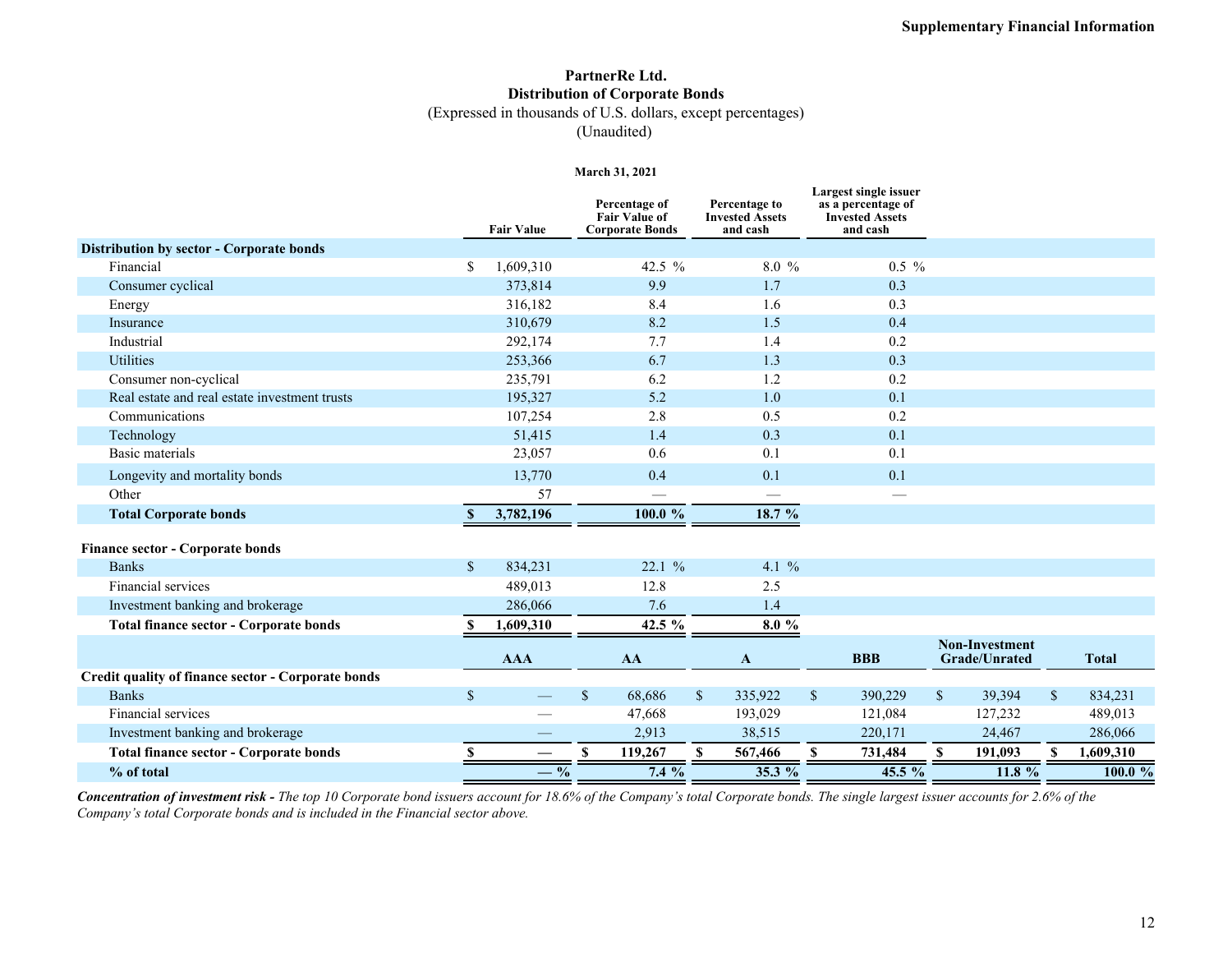### **PartnerRe Ltd. Composition of Net Investment Income and Net Realized and Unrealized Investment Losses**

(Expressed in thousands of U.S. dollars, except percentages)

(Unaudited)

|                                                                                           |    | For the three months ended |                       |
|-------------------------------------------------------------------------------------------|----|----------------------------|-----------------------|
|                                                                                           |    | <b>March 31, 2021</b>      | <b>March 31, 2020</b> |
| Fixed maturities                                                                          |    | 71,479 \$                  | 78,677                |
| Short-term investments and cash and cash equivalents                                      |    | 805                        | 6,357                 |
| Equities, investments in real estate, funds held and other                                |    | 27,426                     | 39,591                |
| Investment expenses                                                                       |    | (12, 488)                  | (21,216)              |
| Net investment income                                                                     |    | 87,222                     | 103,409               |
| Net realized investment gains on fixed maturities and short-term investments              | ъ. | 4,863                      | 16,458<br>-S          |
| Net realized investment gains (losses) on equities                                        |    | 12,791                     | (1, 438)              |
| Net realized investment gains (losses) on other invested assets                           |    | 82,580                     | (6, 525)              |
| Net realized investment gains                                                             |    | $100,234$ \$               | 8,495                 |
| Change in net unrealized investment losses on fixed maturities and short-term investments | \$ | $(343,535)$ \$             | (43,099)              |
| Change in net unrealized investment gains (losses) on equities                            |    | 139,285                    | (360, 579)            |
| Change in net unrealized investment losses on other invested assets                       |    | (32,515)                   | (208, 280)            |
| Net other realized and unrealized investment gains                                        |    | 102                        | 1,675                 |
| Change in net unrealized investment losses                                                |    | $(236,663)$ \$             | (610, 283)            |
| Net realized and unrealized investment losses                                             |    | $(136, 429)$ \$            | (601,788)             |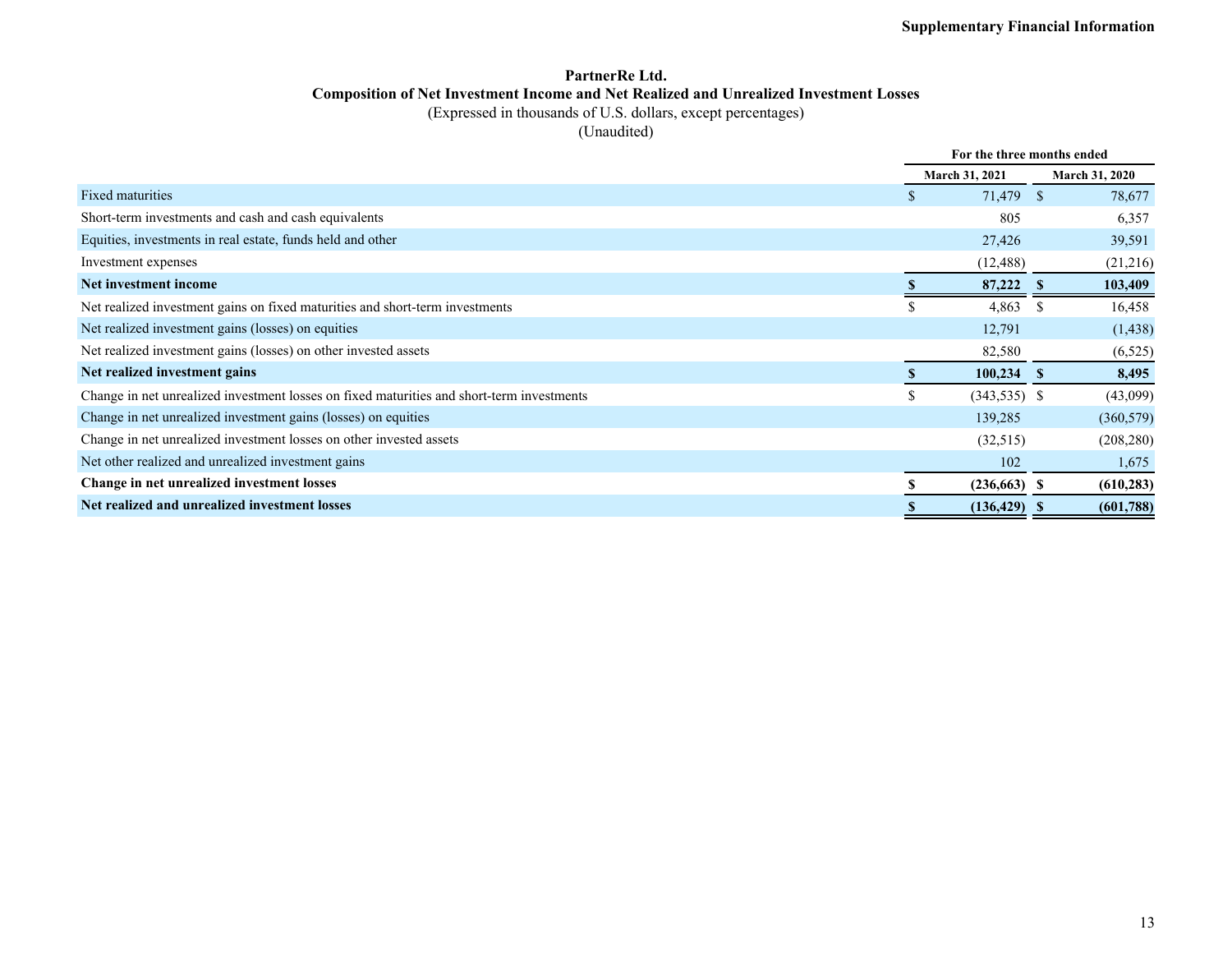### **PartnerRe Ltd. Analysis of Non-Life Reserves** (Expressed in thousands of U.S. dollars) (Unaudited)

|                                                             |                       | As at and for the three months ended |                |  |  |  |
|-------------------------------------------------------------|-----------------------|--------------------------------------|----------------|--|--|--|
|                                                             | <b>March 31, 2021</b> |                                      | March 31, 2020 |  |  |  |
| Reconciliation of beginning and ending non-life reserves:   |                       |                                      |                |  |  |  |
| Gross liability at beginning of period                      | \$<br>$11,395,321$ \$ |                                      | 10,363,383     |  |  |  |
| Reinsurance recoverable at beginning of period              | (782, 330)            |                                      | (754, 795)     |  |  |  |
| Net liability at beginning of period                        | 10,612,991            |                                      | 9,608,588      |  |  |  |
| Net incurred losses related to:                             |                       |                                      |                |  |  |  |
| Current year                                                | 821,233               |                                      | 831,219        |  |  |  |
| Prior years                                                 | 36,535                |                                      | 69,026         |  |  |  |
|                                                             | 857,768               |                                      | 900,245        |  |  |  |
| Net losses paid                                             | (698,085)             |                                      | (715, 687)     |  |  |  |
| Effects of foreign exchange rate changes and other          | (106,749)             |                                      | (144, 537)     |  |  |  |
| Net liability at end of period                              | 10,665,925            |                                      | 9,648,609      |  |  |  |
| Reinsurance recoverable at end of period                    | 841,404               |                                      | 717,654        |  |  |  |
| Gross liability at end of period                            | 11,507,329            | $\mathbf s$                          | 10,366,263     |  |  |  |
| Breakdown of gross liability at end of period:              |                       |                                      |                |  |  |  |
| Case reserves                                               | \$<br>4,646,179 \$    |                                      | 4,254,430      |  |  |  |
| Additional case reserves                                    | 152,777               |                                      | 172,029        |  |  |  |
| Incurred but not reported reserves                          | 6,708,373             |                                      | 5,939,804      |  |  |  |
| Gross liability at end of period                            | 11,507,329            | -S                                   | 10,366,263     |  |  |  |
| Gross liability at end of period by non-life segment:       |                       |                                      |                |  |  |  |
| P&C                                                         | 7,976,148             |                                      | 7,192,411      |  |  |  |
| Specialty                                                   | 3,531,181             |                                      | 3,173,852      |  |  |  |
| Gross liability at end of period                            | 11,507,329            | -S                                   | 10,366,263     |  |  |  |
| Unrecognized time value of non-life reserves <sup>(1)</sup> | 278,715<br>S.         | - S                                  | 136,515        |  |  |  |

*(1) The unrecognized time value, or discount, is the difference between the undiscounted liability for non-life reserves recorded and the discounted amount of these reserves. This discount is calculated by applying appropriate risk-free rates by currency and duration to the underlying non-life reserves.*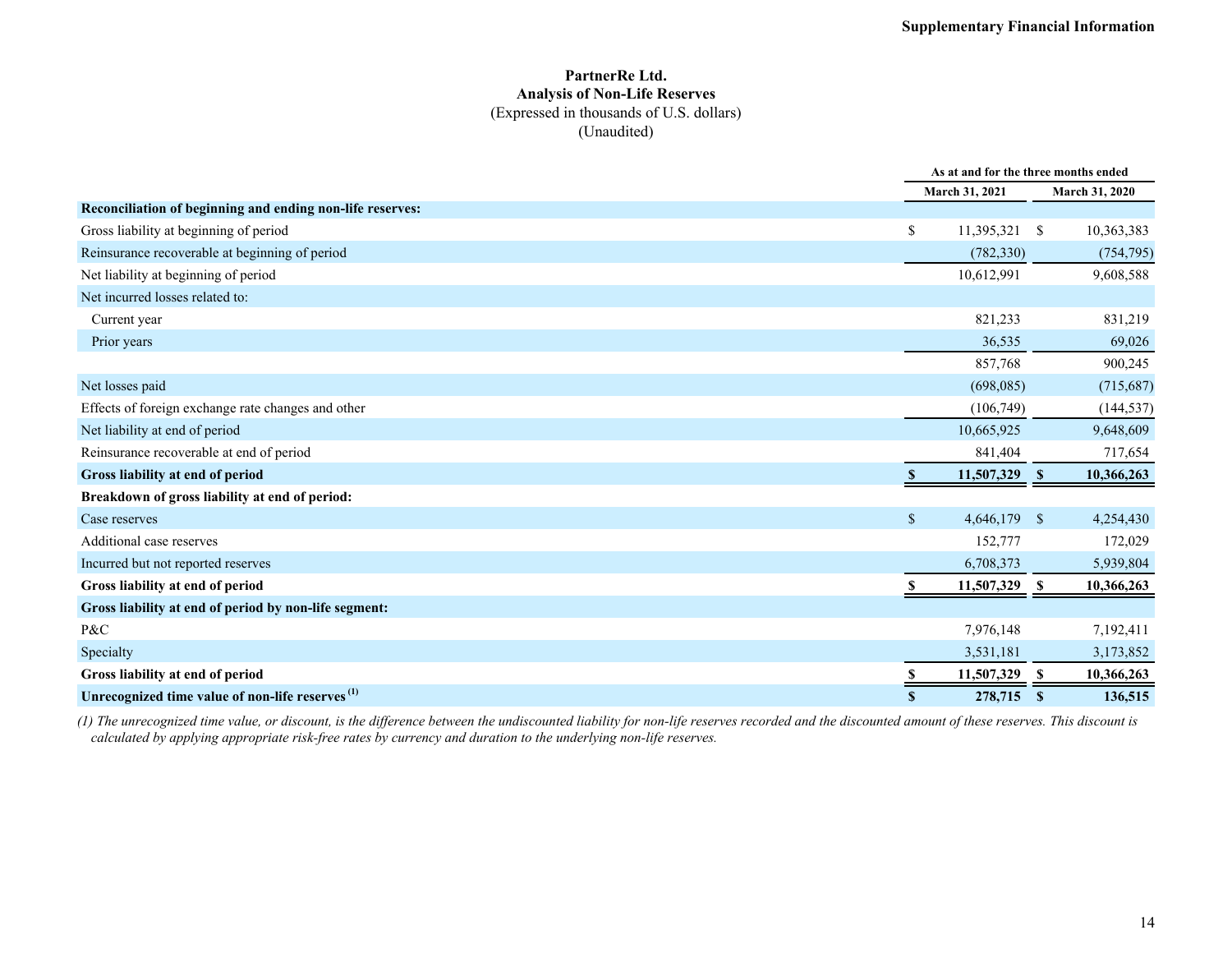#### **PartnerRe Ltd. Analysis of Life and Health Reserves** (Expressed in thousands of U.S. dollars) (Unaudited)

|                                                                  | As at and for the three months ended |                |  |                       |  |
|------------------------------------------------------------------|--------------------------------------|----------------|--|-----------------------|--|
|                                                                  |                                      | March 31, 2021 |  | <b>March 31, 2020</b> |  |
| Reconciliation of beginning and ending life and health reserves: |                                      |                |  |                       |  |
| Gross liability at beginning of period                           | $\mathbb{S}$                         | 2,704,229 \$   |  | 2,417,044             |  |
| Reinsurance recoverable at beginning of period                   |                                      | (35,662)       |  | (16, 183)             |  |
| Net liability at beginning of period                             |                                      | 2,668,567      |  | 2,400,861             |  |
| Net incurred losses                                              |                                      | 357,550        |  | 332,810               |  |
| Net losses paid                                                  |                                      | (297, 623)     |  | (302, 268)            |  |
| Effects of foreign exchange rate changes and other               |                                      | (31, 784)      |  | (146, 683)            |  |
| Net liability at end of period                                   |                                      | 2,696,710      |  | 2,284,720             |  |
| Reinsurance recoverable at end of period                         |                                      | 30,701         |  | 17,435                |  |
| Gross liability at end of period                                 |                                      | 2,727,411      |  | 2,302,155             |  |
| Life value in force $(1)$                                        | S                                    | 451,800 \$     |  | 206,900               |  |

*(1) The life value in force (Life VIF) is the value that will emerge from life policies over time that is not recognized in the Company's tangible book value. The Company's Life VIF is calculated on a going concern basis and is the sum of: (i) present value of future profits which represents the net present value of projected after-tax cash flows net of Life reserves, net of deferred acquisition costs and gross of value of business acquired; (ii) cost of economic capital; (iii) frictional costs; (iv) time value of options and guarantees; and (v) cost of non-economic excess encumbered capital.*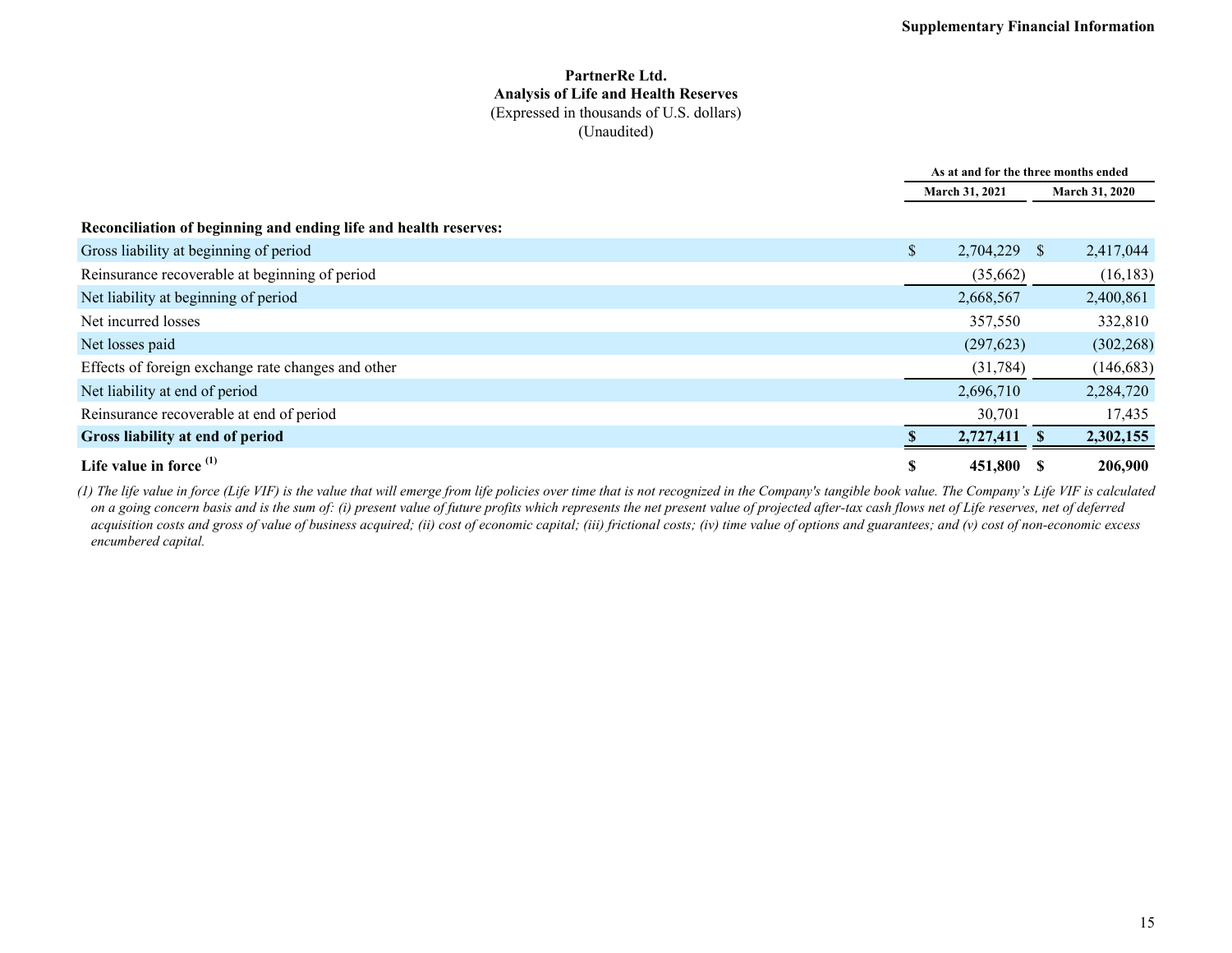### **PartnerRe Ltd. Natural Catastrophe Probable Maximum Losses (PMLs)** (Expressed in millions of U.S. dollars) (Unaudited)

#### **Single occurrence estimated net PML exposure**

|                         |            |                        | <b>March 31, 2021</b> |                                                         |  |  |  |  |  |  |
|-------------------------|------------|------------------------|-----------------------|---------------------------------------------------------|--|--|--|--|--|--|
| Zone                    | Peril      | $1-in-250$<br>year PML |                       | $1$ -in-500<br>year PML<br>(Earthquake)<br>perils only) |  |  |  |  |  |  |
| U.S. Southeast          | Hurricane  | 864<br>\$              |                       |                                                         |  |  |  |  |  |  |
| U.S. Northeast          | Hurricane  | 816                    |                       |                                                         |  |  |  |  |  |  |
| U.S. Gulf Coast         | Hurricane  | 796                    |                       |                                                         |  |  |  |  |  |  |
| Caribbean               | Hurricane  | 213                    |                       |                                                         |  |  |  |  |  |  |
| Europe                  | Windstorm  | 470                    |                       |                                                         |  |  |  |  |  |  |
| Japan                   | Typhoon    | 317                    |                       |                                                         |  |  |  |  |  |  |
| California              | Earthquake |                        | 783 \$                | 1,083                                                   |  |  |  |  |  |  |
| Japan                   | Earthquake | 424                    |                       | 494                                                     |  |  |  |  |  |  |
| Australia               | Earthquake | 277                    |                       | 402                                                     |  |  |  |  |  |  |
| New Zealand             | Earthquake | 258                    |                       | 398                                                     |  |  |  |  |  |  |
| <b>British Columbia</b> | Earthquake | 164                    |                       | 345                                                     |  |  |  |  |  |  |

*The PML estimates are pre-tax and net of retrocession and reinstatement premiums. The peril zones in this disclosure are major peril zones for the industry. The Company has exposures in other peril zones that can potentially generate losses greater than the PML estimates in this disclosure.*

*For more information regarding cautionary language related to the Natural Catastrophe PML disclosure and the forward-looking statements, as well as uncertainties and limitations*  associated with certain assumptions and the methodology used, refer to the Company's natural catastrophe PML information and definitions in the Company's Annual Report on Form 20-F *for the year ended December 31, 2020 (see Risk Management—Natural Catastrophe PML in Item 4 of the 20-F).*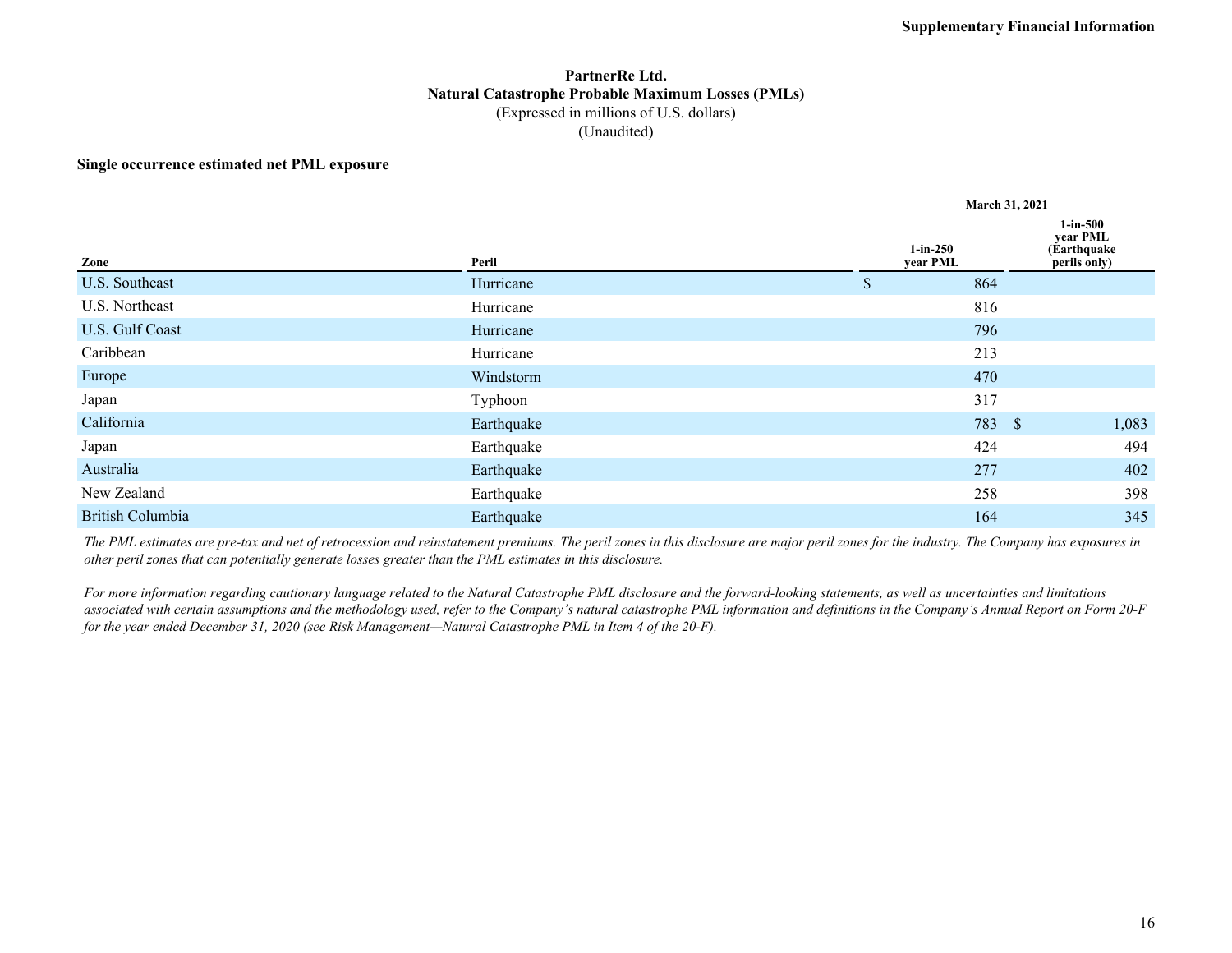### **PartnerRe Ltd. Return on Common Shareholder's Equity (ROE)**

(Expressed in thousands of U.S. dollars, except percentages)

(Unaudited)

|                                             | For the three months ended<br><b>March 31, 2020</b><br><b>March 31, 2021</b> |                      |           |                                   |  |
|---------------------------------------------|------------------------------------------------------------------------------|----------------------|-----------|-----------------------------------|--|
|                                             |                                                                              |                      |           |                                   |  |
|                                             |                                                                              | $ROE$ <sup>(1)</sup> |           | $ROE$ <sup><math>(1)</math></sup> |  |
| Net loss attributable to common shareholder | (65, 876)                                                                    | (3.9)%               | (433,390) | $(27.6)\%$                        |  |

*(1) ROE is calculated as net income or loss attributable to common shareholder divided by average common shareholder's equity, annualized for the quarter. The following is the average common shareholder's equity calculated using the sum of the beginning of period and end of period common shareholder's equity divided by two.*

|                                                    |                       | For the three months ended |                       |  |
|----------------------------------------------------|-----------------------|----------------------------|-----------------------|--|
| Calculation of average common shareholder's equity | <b>March 31, 2021</b> |                            | <b>March 31, 2020</b> |  |
| Beginning of period common shareholder's equity    | $6,689,756$ \$        |                            | 6,565,942             |  |
| End of period common shareholder's equity          | $6.668.095$ \$        |                            | 6,003,575             |  |
| Average common shareholder's equity                | 6,678,926 \$          |                            | 6,284,759             |  |